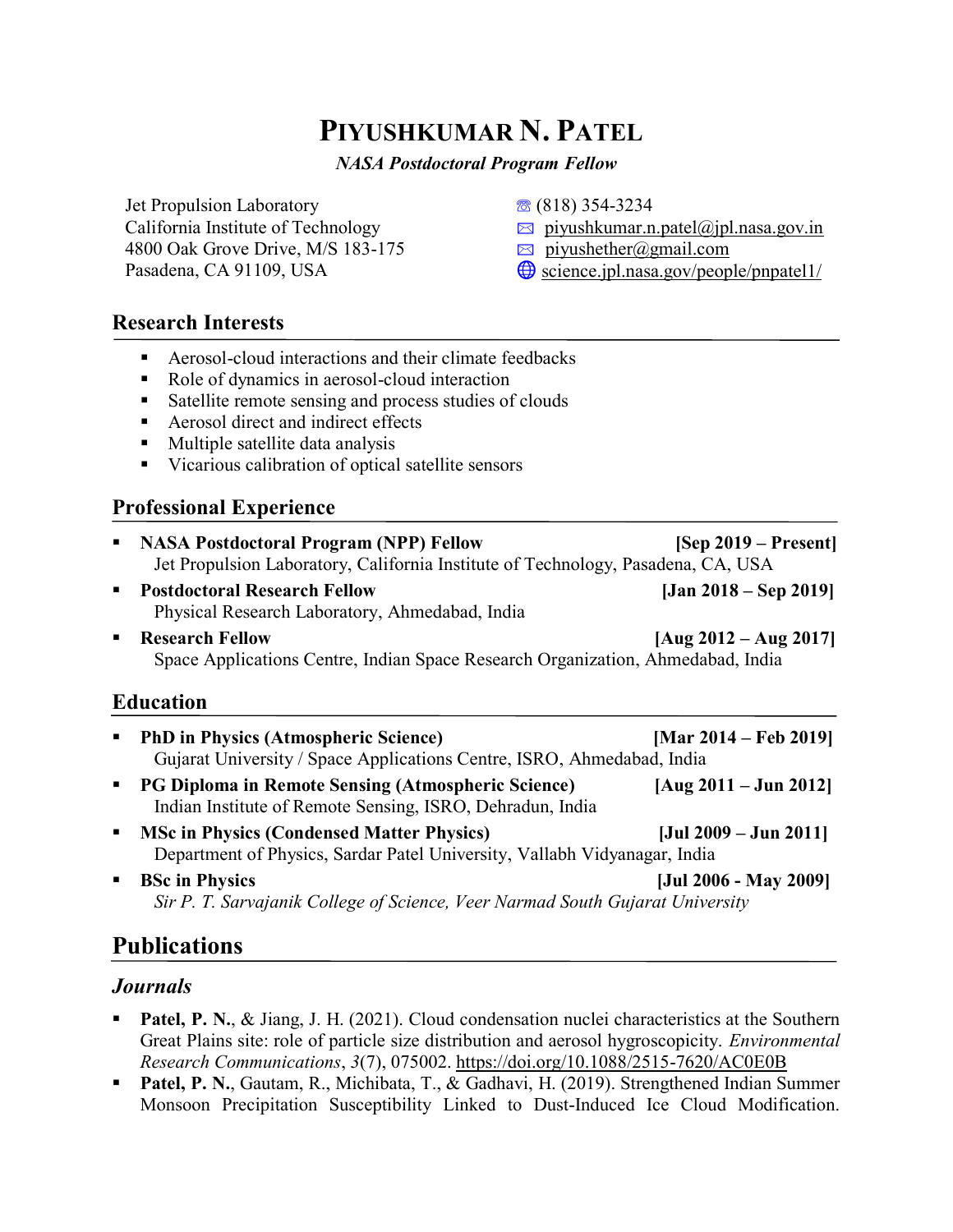*Geophysical Research Letters*, *46*(14), 8431–8441.<https://doi.org/10.1029/2018GL081634>

- Babu, K. N., Mathur, A., Thompson, D. R., Green, R. O., **Patel, P. N.**, Prajapati, R. P., Bue, B. D., Geier, S., Eastwood, M. L., Helmlinger, M. C. (2019). An empirical comparison of calibration and validation methodologies for airborne imaging spectroscopy, *Current Science,* 116(7), 1101-1107.
- **Patel, P. N.**, Babu, K. N., Prajapati, R. P., Sitapara, V., & Mathur, A. K. (2018). Day-1 INSAT-3DR Vicarious Calibration Using Reflectance-Based Approach Over Great Rann of Kutch. *Journal of the Indian Society of Remote Sensing*, *46*, 885–894. <https://doi.org/10.1007/s12524-017-0729-z>
- Patel, P. N., Dumka, U. C., Babu, K. N., & Mathur, A. K. (2017). Aerosol characterization and radiative properties over Kavaratti, a remote island in southern Arabian Sea from the period of observations. *Science of the Total Environment*, *599*–*600*, 165–180. <https://doi.org/10.1016/j.scitotenv.2017.04.168>
- **Patel, P. N.**, Quaas, J., & Kumar, R. (2017). A new statistical approach to improve the satellite-based estimation of the radiative forcing by aerosol–cloud interactions. *Atmospheric Chemistry and Physics*, *17*(5), 3687–3698.<https://doi.org/10.5194/acp-17-3687-2017>
- Patel, P. N., Dumka, U. C., Kaskaoutis, D. G., Babu, K. N., & Mathur, A. K. (2017). Optical and radiative properties of aerosols over Desalpar, a remote site in western India: Source identification, modification processes and aerosol type discrimination. *Science of the Total Environment*, *575*, 612–627.<https://doi.org/10.1016/j.scitotenv.2016.09.023>
- **Patel, P. N., & Kumar, R.** (2016). Dust Induced Changes in Ice Cloud and Cloud Radiative Forcing over a High Altitude Site. *Aerosol and Air Quality Research*, *16*(8), 1820–1831. <https://doi.org/10.4209/aaqr.2015.05.0325>
- **Patel, P. N.**, Bhatt, H., Mathur, A. K., Prajapati, R. P., & Tyagi, G. (2016). Reflectancebased vicarious calibration of INSAT-3D using high-reflectance ground target. *Remote Sensing Applications: Society and Environment*, *3*, 20–35. <https://doi.org/10.1016/j.rsase.2015.12.001>
- **Patel, P.N., & Kumar, R.** (2015). Estimation of aerosol characteristics and radiative forcing during dust events over Dehradun. *Aerosol and Air Quality Research*, *15*(5), 2082–2093. <https://doi.org/10.4209/aaqr.2015.02.0077>
- **Patel, P., & Shukla, A. K.** (2015). Aerosol optical properties over marine and continental sites of India during pre-monsoon season. *Current Science*, *108*(4), 666–676.
- Kant, Y., Patel, P., Mishra, A. K., Dumka, U. C., & Dadhwal, V. K. (2012). Diurnal and Seasonal Aerosol Optical Depth and Black Carbon in the Shiwalik Hills of the North Western Himalayas: a Case Study of the Doon Valley, India. *International Journal of Geology, Earth and Environmental Sciences*, *2*(2), 173–192.

### *Under Review/Preparation*

- Gautam, R., Patel, P. N., Singh, M., Liu., T. Mickley, L., Jethva, H., DeFries, R., Extreme smog challenge of northern India intensified by increasing lower tropospheric stability, *under review*.
- **Patel, P. N.**, Bighnaraj, S., & Jiang., J. H., Contribution of atmospheric nucleation events to cloud condensation nuclei number concentrations: role of transported particles, *under preparation*.
- **Patel, P. N.**, Jiang, J. H., A novel approach to estimate vertically-resolved cloud condensation nuclei concentrations using spaceborne lidar measurements, *under preparation*.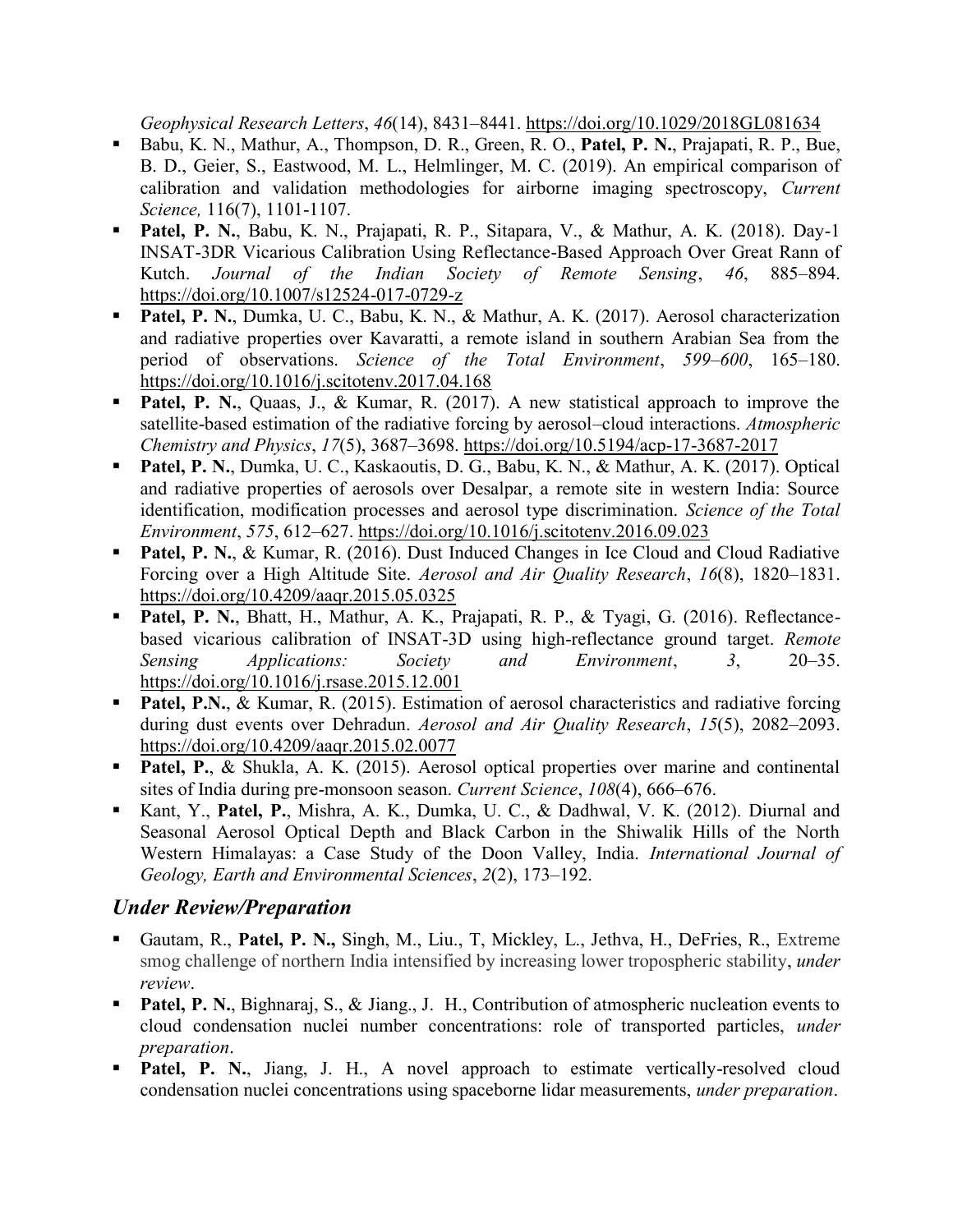▪ Dayanandan, B., **Patel, P. N.**, Tiwari, P., Al-Amri, I., Thakadiyil, S., Al-Badi, H., Al-Riyami, K., Changes in aerosol optical depth and associated direct radiative forcing over Middle-East using long-term satellite observations, *under preparation*.

### **Conferences**

- Dayanandan, B., **Patel, P. N.**, Tiwari, P., Al-Amri, I., Thakadiyil, S., Al-Badi, H., Al-Riyami, K., Long-term changes in aerosol loading and observed impacts on radiative budget over Middle-East, *ECAS 2021, doi:*10.3390/ecas2021-10695
- **Patel, P. N., Jiang, J. H., Atmospheric nucleation and its effect on cloud condensation nuclei** [abundance at the US DOE Southern Great Plains field site,](https://ui.adsabs.harvard.edu/abs/2020AGUFMA028...06P/abstract) AGU Fall Meeting 2020, USA.
- **Patel., P.N.,** Gautam, R., (2019). A Satellite-based Assessment of Long-term Trends in Extreme Smog and Haze and Their Radiative Impacts over the Indo-Gangetic Plains, AGU Fall Meeting 2019, USA.
- **Patel., P.N.**, Gautam, R., Michibata, T., Gadhavi, H., (2019). Response of Indian Summer Monsoon to Dust-Induced Modification in Ice-Clouds, ACAM 2019, June 24-25, 2019, UKM, Malaysia.
- Gautam, R., **Patel., P.N.**, et al., (2019). Extreme smog over northern India during postmonsoon crop burning season: quantifying long-term changes in aerosol loading and radiative effects using satellite data, ACAM 2019, June 24-25, 2019, UKM, Malaysia.
- **Patel., P.N.**, Gautam, R., Michibata, T., Gadhavi, H., (2018). Impacts of Dust-Ice cloud Interactions on Precipitation Susceptibility, *IASTA 2018*, December 28-30, 2018, IIT-Delhi.
- Babu, K.N., Prajapati, R.P., Patel, P.N., and Mathur, A. K., (2017). Calibration of AVIRIS-NG hyperspectral imager over natural targets, *Science results from a phase-I airborne hyperspectral campaign with AVIRIS-NG over India*, SAC, ISRO, Ahmedabad.
- **Patel, P. N.**, Babu, K. N., Prajapati, R. P., Sitapara, V., and Mathur, A. K., (2016). Day-1 INSAT-3DR vicarious calibration using reflectance-based approach over Great Rann of Kutch, *ISRS-ISG National Symposium*, December 7-9, 2016, Dehradun, India.
- Babu, K.N., Suthar, N. M., Patel, P.N., and Mathur, A. K., (2016). Aerosol measurements and validation of satellite-derived optical depth over the Kavaratti Cal-Val site, *SPIE Asia-Pacific Remote Sensing*, June-2016, New-Delhi, doi:10.1117/12.2228046.
- **Patel, P.N.**, (2015). Aerosol-Cloud-Climate Interaction, *science workshop on Nanosatellite for Earth Monitoring and Observation-Aerosol Monitoring (NEMO-AM)*, 28th April 2015, Space Applications Centre, Ahmedabad, India.
- **Patel, P.N.**, Babu, K. N., and Kumar, R., (2015). Contribution of sea-salt aerosol and the impact of cloud microphysics over the Arabian Sea using satellite measurements, *National symposium on weather and climate extremes, TROPMET-2015*, February- 2015, Punjab University, Chandigarh, India.
- Patel, P.N., and Kumar, R., (2015). Aerosol-Cloud interaction over India and surrounding ocean using satellite data, *International workshop on Assessing the Impact of Aerosols & Changing Climate on Monsoon & Extreme Events*, January-2015, Ansal University, Gurgaon, India.
- Patel, P.N., Bhatt, H., and Shukla, A.K., (2014). Absolute vicarious calibration of recently launched Indian meteorological satellite: INSAT-3D Imager, *The international archives of the Photogrammetry, Remote Sensing and Spatial Information Sciences, ISPRS Technical Commission VIII symposium*, Vol. XL-8, 09-12 December 2014, Hyderabad, India, doi:10.5194/isprsarchives-XL-8-2912014.